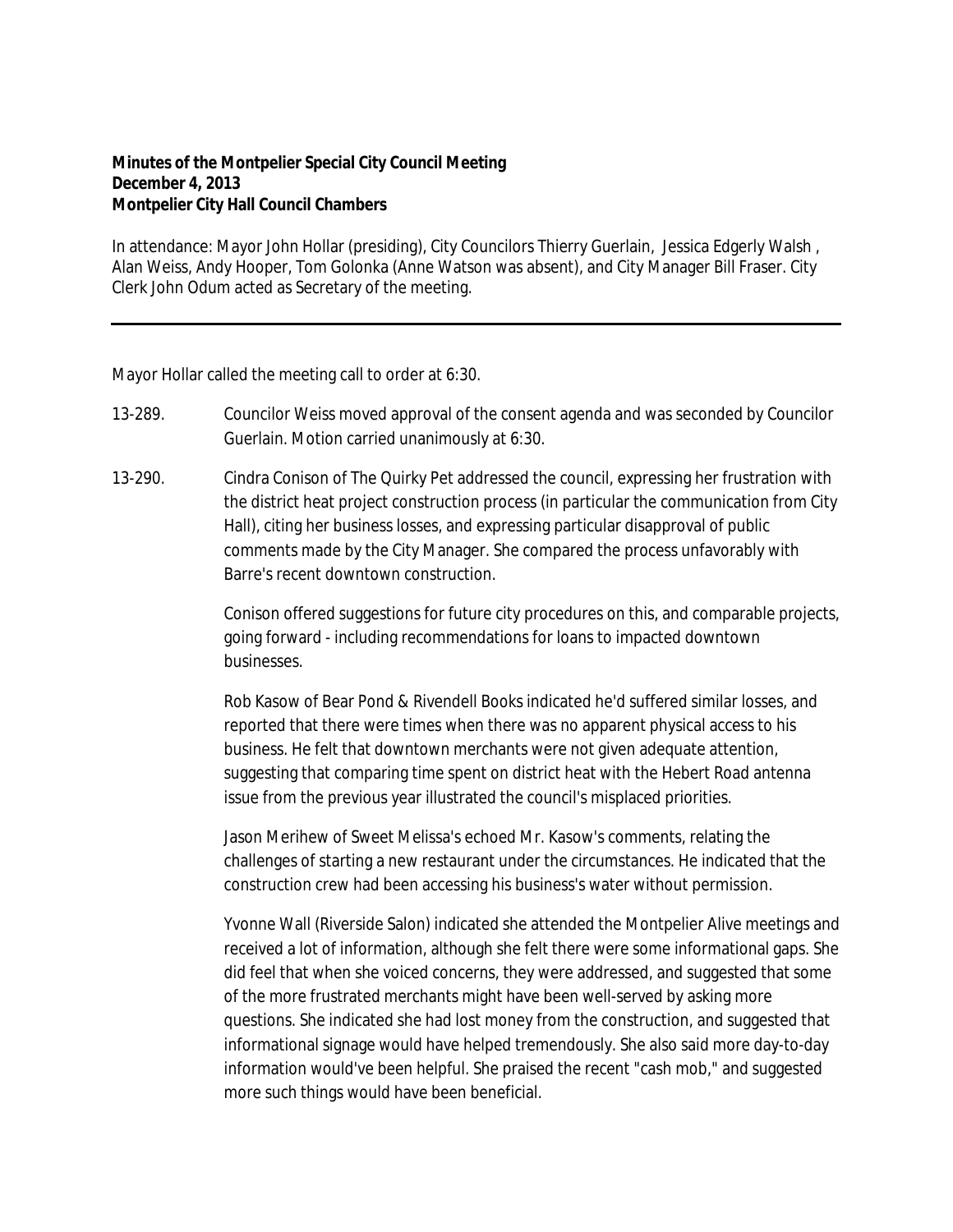Karen Williams Fox of Woodbury Mountain Toys echoed the sentiments of the other merchants, reporting her losses as well as sharing stories of construction workers complaining about the disorganization of the construction company, and of her delivery truck turned away by local police. She also cited a time when 7 Days did not deliver into downtown during a week when she advertised heavily. She also cited Barre's approach positively, and expressed incredulity at the parklets while the construction was going on.

The Mayor expressed his regrets that the city did not communicate and inform the merchants and the public adequately, and also expressed his regret that he didn't personally realize the extent of the impacts. To Mr. Kasow and Ms. Conison specifically, he indicated that the Downtown Business Association (Montpelier Alive) was a critical component to communicating with businesses, and if it is not working, the system should be looked at. Finally, he rejected the suggestion that he did not care about the downtown, noting that he himself works downtown.

City Manager Fraser went over some of the options discussed for lessening the impact of construction (such as working at night) and why the project proceeded as it did. He acknowledged frustrations and insufficiencies of the communication scheme. He also relayed his personal concerns over the impact of the project, citing his regular communications with the contractor, and calling it a "personal failure" that merchants felt he was not taking their concerns seriously.

The Kingsbury Construction operations manager addressed the council, explaining some of the unique challenges of the project and how they tried to deal with them as efficiently and quickly as possible.

Phayvanh Luekhamhan, director of Montpelier Alive, addressed the council. She indicated that comparisons with the Barre construction project were problematic, due to the comparative scales of the projects (Barre's was much larger and more expensive, taking place over a longer time). She did indicate that there were miscommunications or a dearth of communications, especially early on, between MA and the city.

Councilor Guerlain asked what the next large project would be. The City Manager indicated it would be the repaving of State Street. He said the Rialto Bridge would be repaired in about ten years, and the Carr Lot Construction would also be coming soon. Public Works Director Todd Law reminded the council that the repaving of Main Street was also forthcoming, and could take two months.

Councilor Guerlain asked about the potential of doing paving work at night.

Councilor Edgerly Walsh apologized - and expressed frustration - that she did not do more to communicate her concerns before and during construction, while noting that she herself had only received one phone call from a downtown merchant about problems during the process.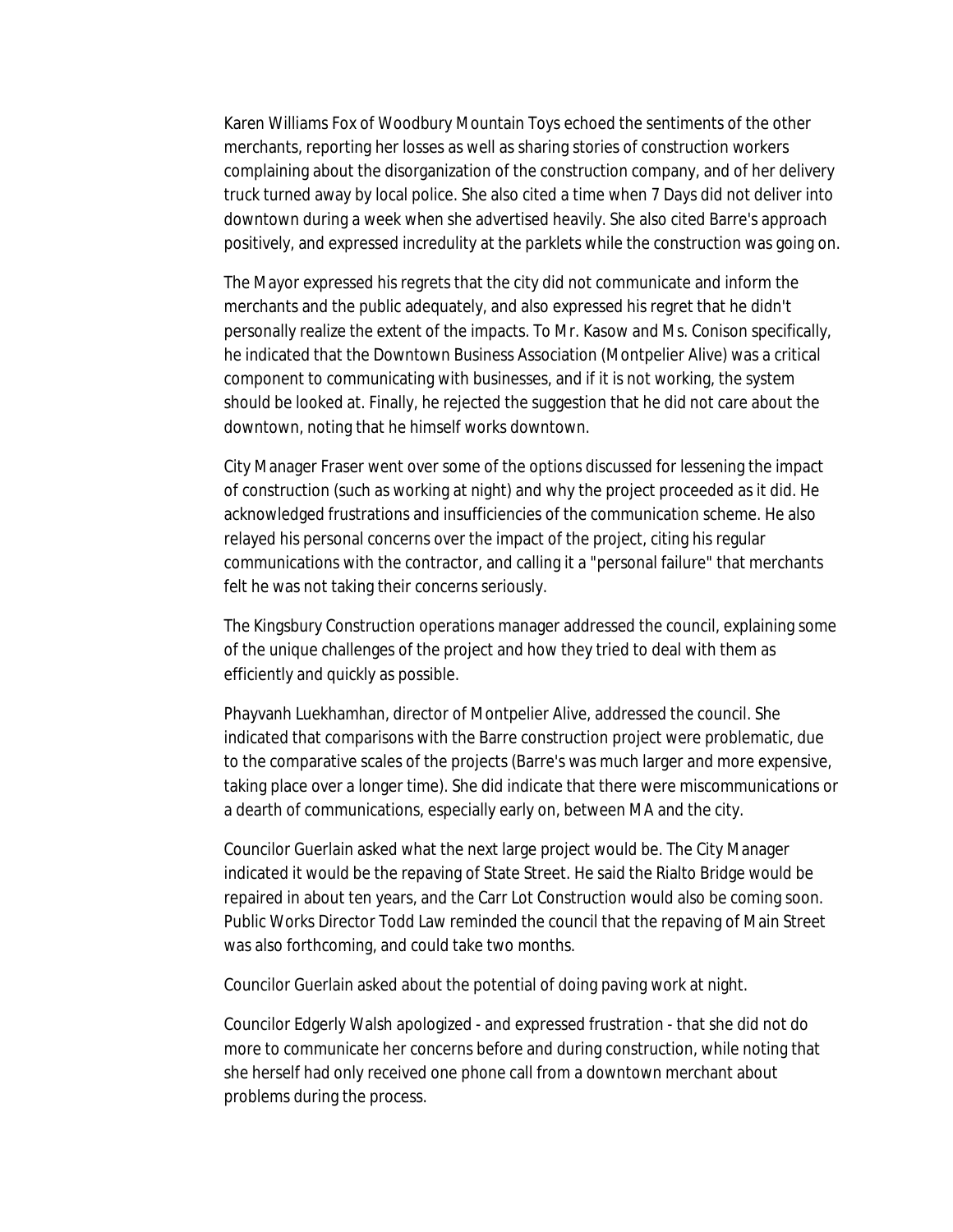- 13-291. Susan Ritz and Lyn Munno (of the dog waste committee and the conservation commission, respectively) reviewed the proposed ordinance and the status of the eleven new dog waste stations. The wording change was met with approval, with the understanding that language in section (b) of the same ordinance would be tweaked to match the new section (a). The council agreed the change should be warned ("domestic pet" instead of "dog").
- 13-292. Councilor Edgerly Walsh introduced the discussion of possible use of Parking Revenue for bicycling improvements and provided background.

Councilor Weiss questioned Councilor Edgerly Walsh about details on the proposed allocation from parking meter revenue. Councilor Guerlain asked for clarification about the current bike path. He indicated he thought it was a good proposal, but thought that the finances previously discussed were to be put towards bike lanes on motor vehicle roads. Councilor Edgerly Walsh thought that the goals were not mutually exclusive. Mayor Hollar agreed with Councilor Guerlain.

Councilor Golonka expressed concern that the set-aside funds for the bike plan could be frittered away inefficiently with small projects that would not be impactful.

Councilor Weiss asked for clarification about what is meant by the "bike path," and whether it includes the proposed bike path extension to the civic center.

Assistant City Manager Jessie Baker explained the financial outlook for the proposed bike path build out from the co-op to the civic center, explaining that more funds than anticipated (into six figures) would be necessary to complete it.

Bill Merilees of the bike committee discussed the proposal, explaining that the "on street bike network" could be done piecemeal, while the roads are being repaved - or that it could be saved up (as Councilor Golonka suggested) and done as one major project. He also discussed other aspects (bike parking, mountain bike options, a fall bike festival, etc.).

The City Manager reviewed the implications on other budget items and priorities to approving this specific allocation.

Councilor Weiss recommended a time limit and a cap on any firm proposal.

Councilor Guerlain supported the proposal, particularly for the statement it makes.

Councilor Edgerly Walsh moved 5% of gross parking revenue be allocated to alternative transportation to sunset after 5 years with the bike committee tasked to come to the council with a plan annually for spending that money.